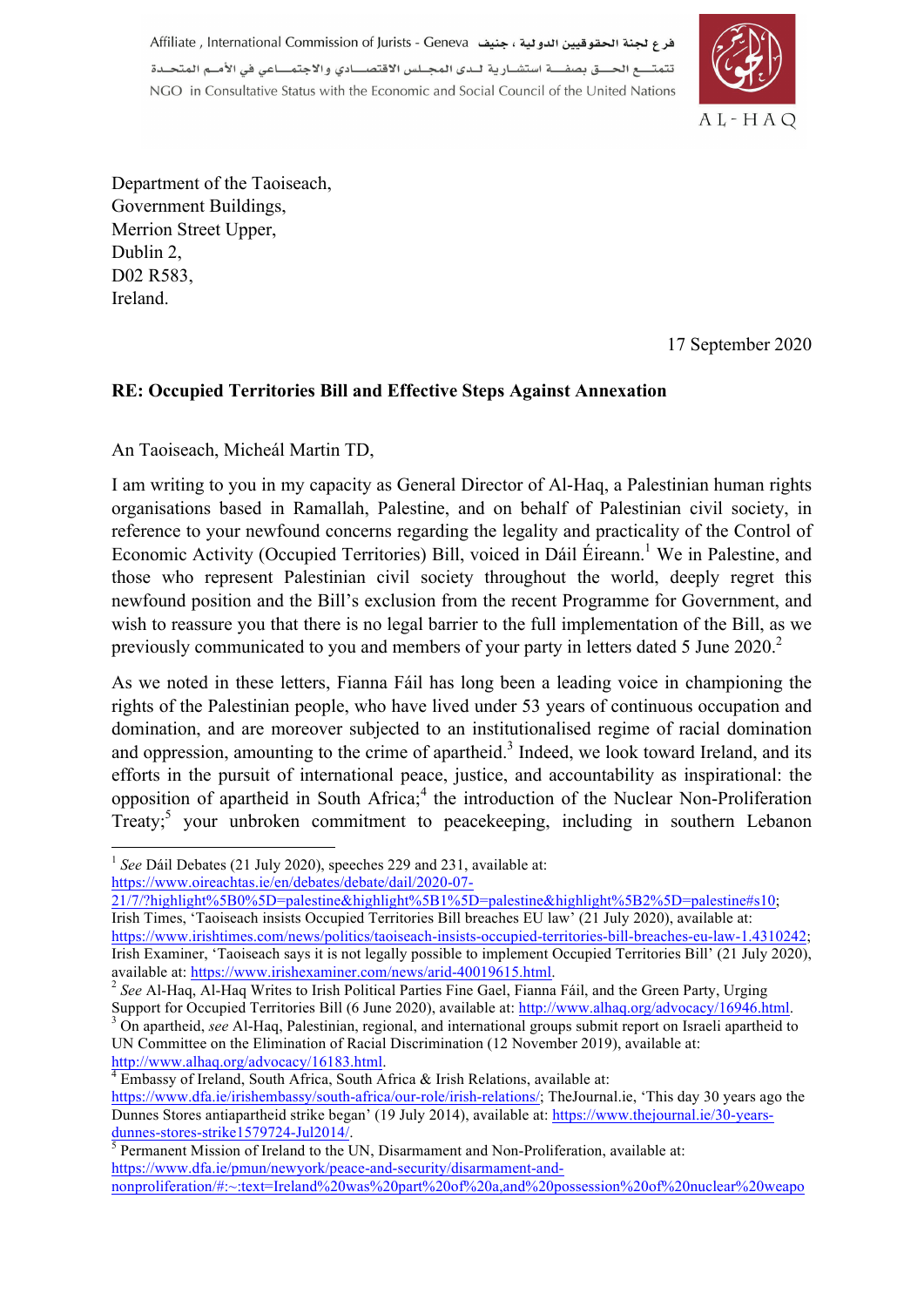

(UNIFIL) and the occupied Syrian Golan (UNDOF);6 and of course your constant support for Palestine<sup>7</sup>

Fianna Fáil, both in government and opposition, have shown themselves to be friends of Palestine, and we trust that this friendship will continue throughout your current term. In particular, we wish to call attention to your 2020 election manifesto, wherein your party committed to "Progress the Occupied Territories Bill" and "Continue to spearhead the campaign to seek the recognition of the state of Palestine by the Irish Government".<sup>8</sup> Further, we recall that it was your party, in particular Mr Niall Collins TD, which took the important step of introducing the Bill to Dáil Éireann.<sup>9</sup>

The Occupied Territories Bill has represented, for Palestinians in Palestine and around the world, a beacon of hope and solidarity. In particular, the Bill's progress is being watched by parliamentarians in States such as Chile, who aim to model their own legislation on its provisions.<sup>10</sup> Similarly, the Bill was lauded by Professor Michael Lynk in his capacity as the United Nations (UN) Special Rapporteur on the situation of human rights in the Palestinian territories occupied since 1967 in his recent report submitted to the UN Human Rights Council. $11$ 

As such, it is important to stress that rather than having no practical value, and falling short of a "game changer", passing the Bill would send a clear message to those watching from abroad that effective action may be taken. Your government's support for this Bill could very well usher in a new era for human rights-based accountability for Palestine on the international stage, and firmly position Ireland as a leader in this regard. The situation in Palestine would not have reached this stage had such action against commerce with illegal

1

ns.; Irish Times, 'How Ireland sowed seeds for nuclear disarmament' (14 April 2010), available at: https://www.irishtimes.com/opinion/how-ireland-sowed-seeds-for-nuclear-disarmament-1.652042.<br><sup>6</sup> See throughout, the "Symposium Issue on Law and Peacekeeping" in Siobhán Mullaly and Fiona de Londras

<sup>(</sup>eds) *The Irish Yearbook of International Law, Volume 13, 2018* (Hart Publishing, 2020); Irish Times, 'The Irish Times view of Ireland's peacekeeping work: a record to be proud of' (10 January 2019), available at: https://www.irishtimes.com/opinion/editorial/the-irish-times-view-on-ireland-s-peacekeeping-work-a-record-<br>tobe-proud-of-1.3752737.

<sup>&</sup>lt;sup>7</sup> Foreign Affairs, 'Why the Irish Support Palestine' (23 June 2010), available at:

https://foreignpolicy.com/2010/06/23/why-the-irish-support-palestine-2/.<br><sup>8</sup> Fianna Fáil, *An Ireland for All, Éire do Chách: Manifesto 2020*, pg. 146, available at:<br>https://www.inmo.ie/tempDocs/Fianna%20Fail%20GE%202020.p

<sup>&</sup>lt;sup>9</sup> Frances Black, July 2019 Update: Occupied Territories Bill (22 July 2019), available at: https://www.francesblack.ie/single-post/OTBillJuly 2019.

<sup>&</sup>lt;sup>10</sup> See Al-Haq, Al-Haq Welcomes Chilean Parliament Resolution Calling on the Government to Review Treaties with Israel (6 December 2018), available at: http://www.alhaq.org/advocacy/6127.html; Haaretz, 'Not Just Ireland: Chilean Congress Calls for Boycott of Israeli Settlements' (29 November 2018), available at: https://www.haaretz.com/israel-news/.premium-chilean-congress-follows-ireland-and-calls-for-boycott-ofisraeli-settlements-1.6700267. <sup>11</sup> UN Human Rights Council, *Report of the Special Rapporteur on the situation of human rights in the* 

*Palestinian territories occupied since 1967* (15 July 2020) UN Doc A/HRC/44/60, para 13, available at: https://www.ohchr.org/EN/HRBodies/HRC/RegularSessions/Session44/Documents/A\_HRC\_44\_60.pdf.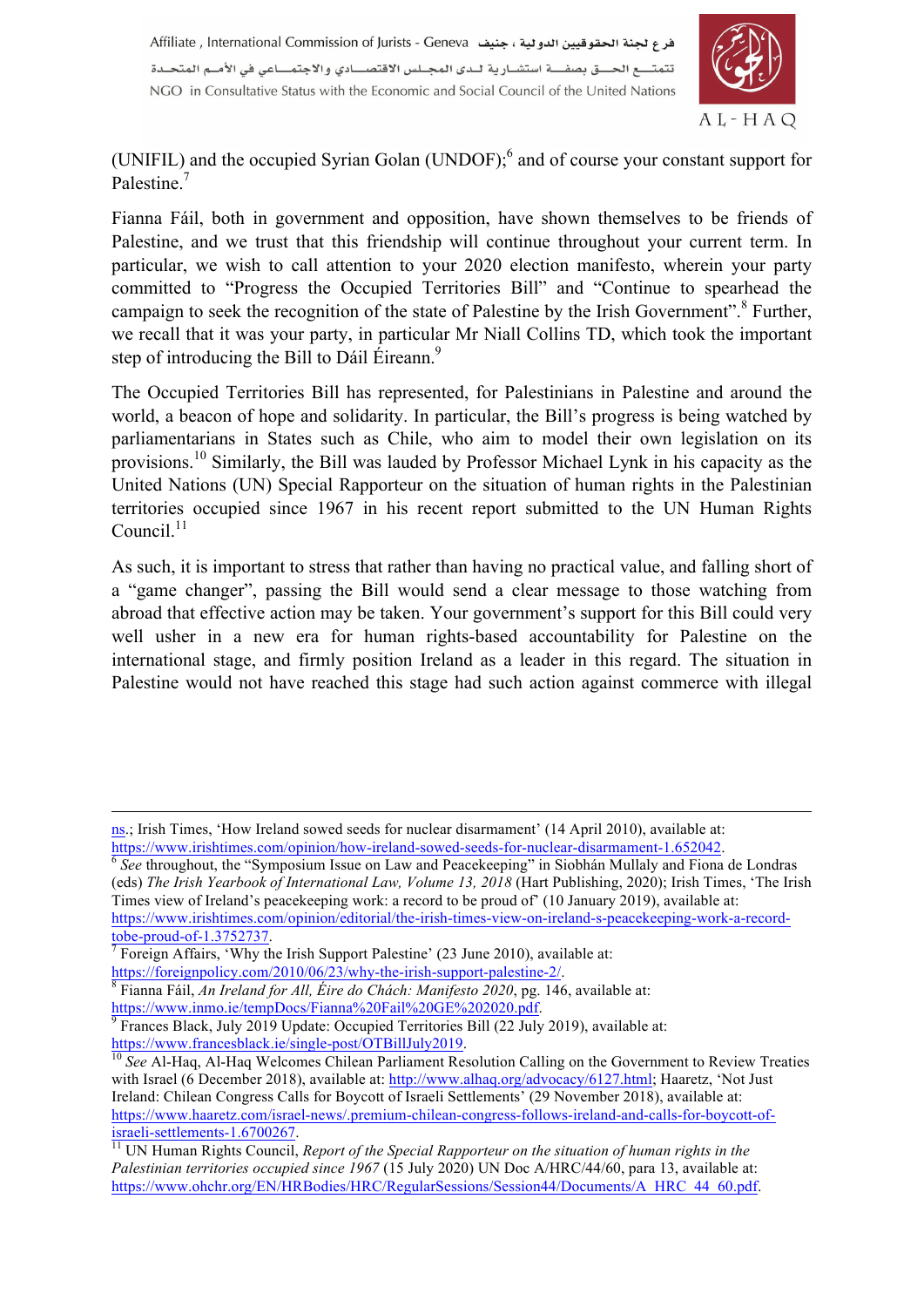

Israeli settlements been taken much earlier, however now Ireland has the opportunity to begin to right this wrong.<sup>12</sup>

As addressed in our previous letter, we once again wish to underscore that we see no legal barriers to the full implementation of the Bill, contrary to the advice given by the previous Attorney General.13 We see no contradictions between the provisions of the Bill and Bunreacht na hÉireann,<sup>14</sup> and moreover note that no such similar contradiction exists between the Bill and principles of European Union (EU) law. This has been authoritatively set out by internationally eminent legal experts, including Professor James Crawford, Judge at the International Court of Justice, who noted that "A full ban [on products originating from illegal Israeli settlements], however, could only be based on EC Regulation 260/2009 and considerations of public policy, *which remain within the purview of the individual EC Member States: thus the decision to extend such a ban would need to be made by each Member individually*" (emphasis added).<sup>15</sup> Professor Crawford further noted that "There do not appear to be any EC laws which could be breached by a Member State taking the decision to ban the import of settlement produce on public policy grounds."16 This opinion is shared by Professor Takis Tridimas, a leading scholar on issues relating to EU law, based in King's College London,<sup>17</sup> and by members of Irish civil society who have read the former Attorney General's opinion.<sup>18</sup>

Thus, rather than being in contravention of Ireland's legal obligations, the enactment of the Bill would bring Ireland into line with its obligations under the *Draft Articles on State Responsibility for Internationally Wrongful Acts*, which mandate the non-recognition of unlawful situations, such as Israel's illegal settlement enterprise, its racially discriminatory regime over the Palestinian people as a whole, the closure of Gaza, the annexation of East Jerusalem, and the threatened *de jure* annexation of vast swaths of the West Bank. The *Draft Articles* further obligate States to refrain from contributing, directly or indirectly, towards the maintenance of such illegal situations and cooperating to bring them to an end.<sup>19</sup> The enactment of the Bill would thus, in effect rectify an ongoing breach of Ireland's Third State obligations, and ensure that Irish consumers do not contribute towards the colonisation, apartheid and anenxation of the Occupied Palestinian Territory.

territories-bill-and-unconstitutional-vagueness-a-red-herring/.<br><sup>15</sup> James Crawford, 'Opinion: Third Party Obligations with respect to Israeli Settlements in the Occupied Palestinian Territories' (24 January 2012) para 138, available at:<br>https://www.tuc.org.uk/sites/default/files/tucfiles/LegalOpinionIsraeliSettlements.pdf.

<sup>&</sup>lt;sup>12</sup> Irish Broad Left, 'We Have a Moral and Legal Obligation to Pass the Occupied Territories Bill' (15 June 2020), available at: https://irishbroadleft.com/2020/06/15/we-have-a-moral-and-legal-obligation-to-pass-theoccupied-territories-bill/. <sup>13</sup> *See* Irish Independent, '"Enforcing draft law on Israeli goods would be impractical," says AG' (4 June 2020),

available at: https://www.independent.ie/irish-news/politics/enforcing-draft-law-on-israeli-goods-would-beimpracticalsays-ag-39258885.html. 14 Pearce Clancy, 'The Occupied Territories Bill and Unconstitutional Vagueness: A Red Herring' (8 June 2020)

*Irish Centre for Human Rights*, available at: https://ichrgalway.wordpress.com/2020/06/08/the-occupied-

<sup>&</sup>lt;sup>16</sup> *Ibid.*, para 125.<br><sup>17</sup> The Journal ie, 'New legal advice finds Occupied Territories Bill is "fully complaint with EU trade rules" (23 November 2018), available at: https://www.thejournal.ie/occupied-territories-bill <sup>18</sup> Sadaka, *Analysis of AG opinion*, available at: http://www.sadaka.ie/Articles/Briefings/BRIEFING-

Sadaka\_Analysis\_of\_AG\_opinion.pdf. <sup>19</sup> Article 41, *Draft Articles on State Responsibility for Internationally Wrongful Acts* (2001).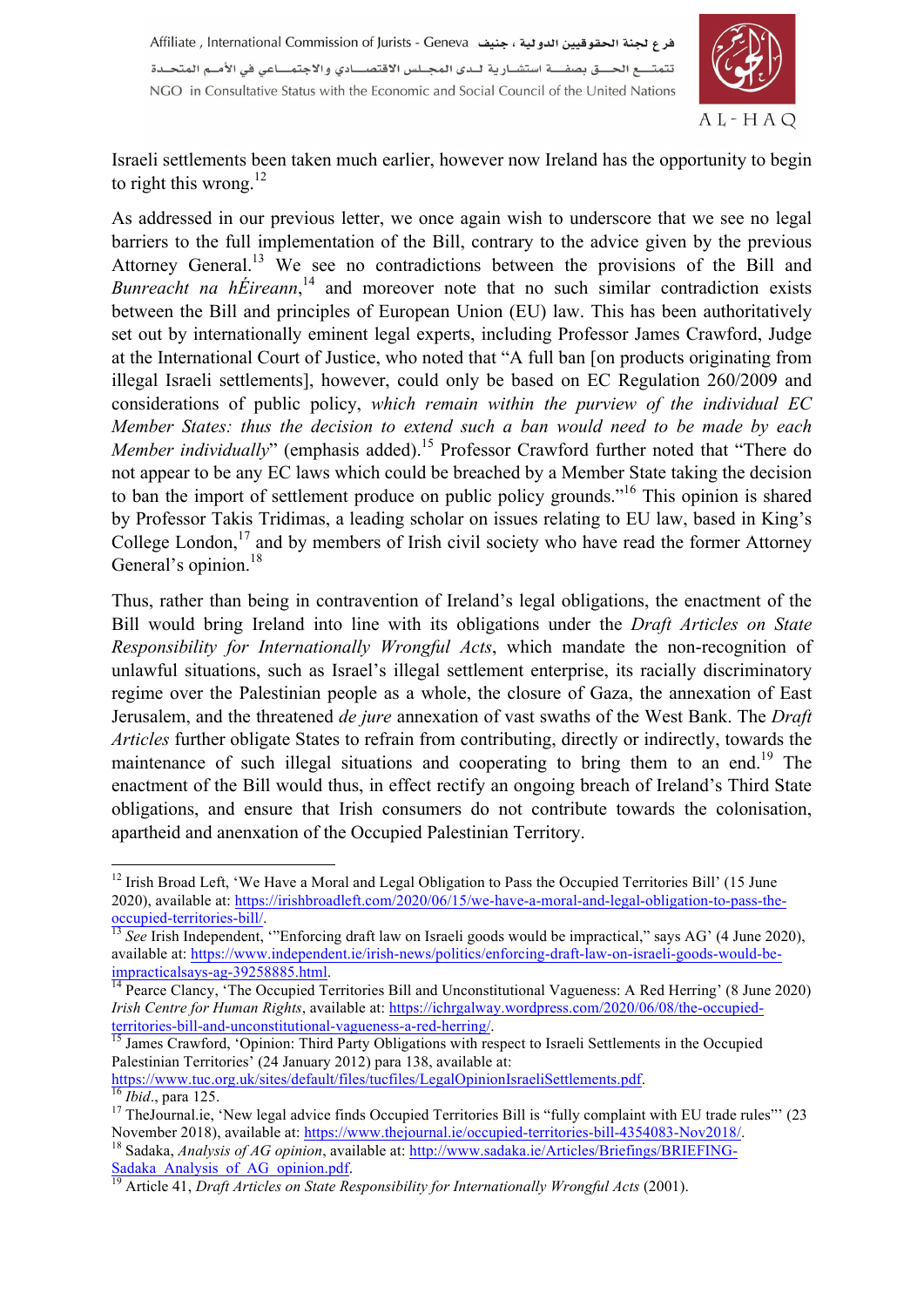

The Bill is also an important first step to counter the on ongoing annexation in East Jerusalem and looming *de jure* annexation in the West Bank. A letter signed by 1,080 parliamentarians from 25 European countries, including TDs from your party, called on "European leaders to act decisively in response to this challenge  $[of$  annexation]".<sup>20</sup> This may include such measures as the enactment of the Bill, but may further be achieved through the imposition of sanctions on Israel<sup>21</sup> and the recognition of the State of Palestine.

At the time of writing, we are awaiting a decision from the Pre-Trial Chamber of the International Criminal Court on the question of territorial jurisdiction for war crimes and crimes against humanity committed in the Occupied Palestinian Territory.<sup>22</sup> As previously noted by Al-Haq, non-recognition of the State of Palestine by powerful and obstructionist States has stood as a roadblock in the dismantlement of Israel's pervasive culture of impunity for international crimes and human rights violations directed toward the Palestinian people.<sup>23</sup>

Ireland and your party have committed to recognition of the State of Palestine, and has pledged, in the 2020 Programme for Government, to "Honour our commitment to recognise the State of Palestine … when we believe doing so will progress efforts to reach a two-state solution or protect the integrity of Palestinian territory."<sup>24</sup> While, in our view, the assault upon the integrity of Palestinian territory has long since warranted effective action,  $2<sup>5</sup>$ including the closure and blockade of Gaza,<sup>26</sup> the annexation of East Jerusalem,<sup>27</sup> and the *de* 

*at the International Criminal Court* (28 April 2020), available at: http://www.alhaq.org/advocacy/16792.html; *see also* Al-Haq, Palestinian Centre for Human Rights, Al Mezan Centre for Human Rights, and Al0Dameer Association for Human Rights, *Review Paper: Arguments Raised in Amici Curiae Submissions in the Situation in the State of Palestine Before the International Criminal Court (28 April 2020), available at:* 

http://www.alhaq.org/advocacy/16796.html; Pearce Clancy, 'Vindicating Rights and Ending Impunity: Palestine, Statehood, and the International Criminal Court' (22 April 2020), available at:

https://justiceinconflict.org/2020/04/22/vindicating-rights-and-ending-impunity-palestine-statehood-and-theinternational-criminal-court/.<br><sup>23</sup> Al-Haq, In Light of Israel's Plans to De Jure Annex Parts of the Occupied Palestinian Territory, Al-Haq

 <sup>20</sup> *Joint letter by 1.080 parliamentarians from 25 European countries to European governments and leaders against Israeli annexation of West Bank* (23 June 2020), available at:

https://www.scribd.com/document/466688615/Letter-by-European-Parliamentarians-Against-Israeli-

Annexation. <sup>21</sup> *See* Al-Haq, Al-Haq Condemns as Illegal Prime Minister Netanyahu's Stated Plans to Annex West Bank Settlements and Calls on Third States to Apply Economic Sanctions on Israel (10 September 2019), available at: http://www.alhaq.org/advocacy/15096.html. <sup>22</sup> For an explainer on the Situation in the State of Palestine, *see* Al-Haq, *Palestine and Territorial Jurisdiction* 

Urges the Diplomatic Community to Implement Effective Measures (1 July 2020), available at: http://www.alhaq.org/advocacy/17052.html; *see also* Al-Haq, Palestinian, Regional, and International Human

Rights Organisations Submit Joint Report on Accountability to UN Special Rapporteur (3 June 2020), available at: http://www.alhaq.org/advocacy/16931.html.

<sup>&</sup>lt;sup>24</sup> *Programme for Government: Our Shared Future* (2020) pg. 122, available at:<br>https://www.finegael.ie/app/uploads/2020/06/ProgrammeforGovernment Final 16.06.20-1.pdf.

<sup>&</sup>lt;sup>25</sup> Al-Haq, Third States Must Act to Prevent Further Israeli Annexation of Occupied Palestinian Territory (5 June 2020), available at: http://www.alhaq.org/advocacy/16937.html.

<sup>&</sup>lt;sup>26</sup> Al-Haq, 51 Years of Israeli Occupation, 11 Years of Closure of the Gaza Strip: Time for Action, Time for Sanctions (6 June 2018), available at: http://www.alhaq.org/advocacy/6190.html; Al-Haq, Gaza 2020 Lift the Closure (9 June 2020), available at: http://www.alhaq.org/advocacy/16965.html.

<sup>27</sup> Al-Haq, *Annexing A City: Israel's Illegal Measures to Annex Jerusalem Since 1948* (11 May 2020), available at: http://www.alhaq.org/publications/16855.html.